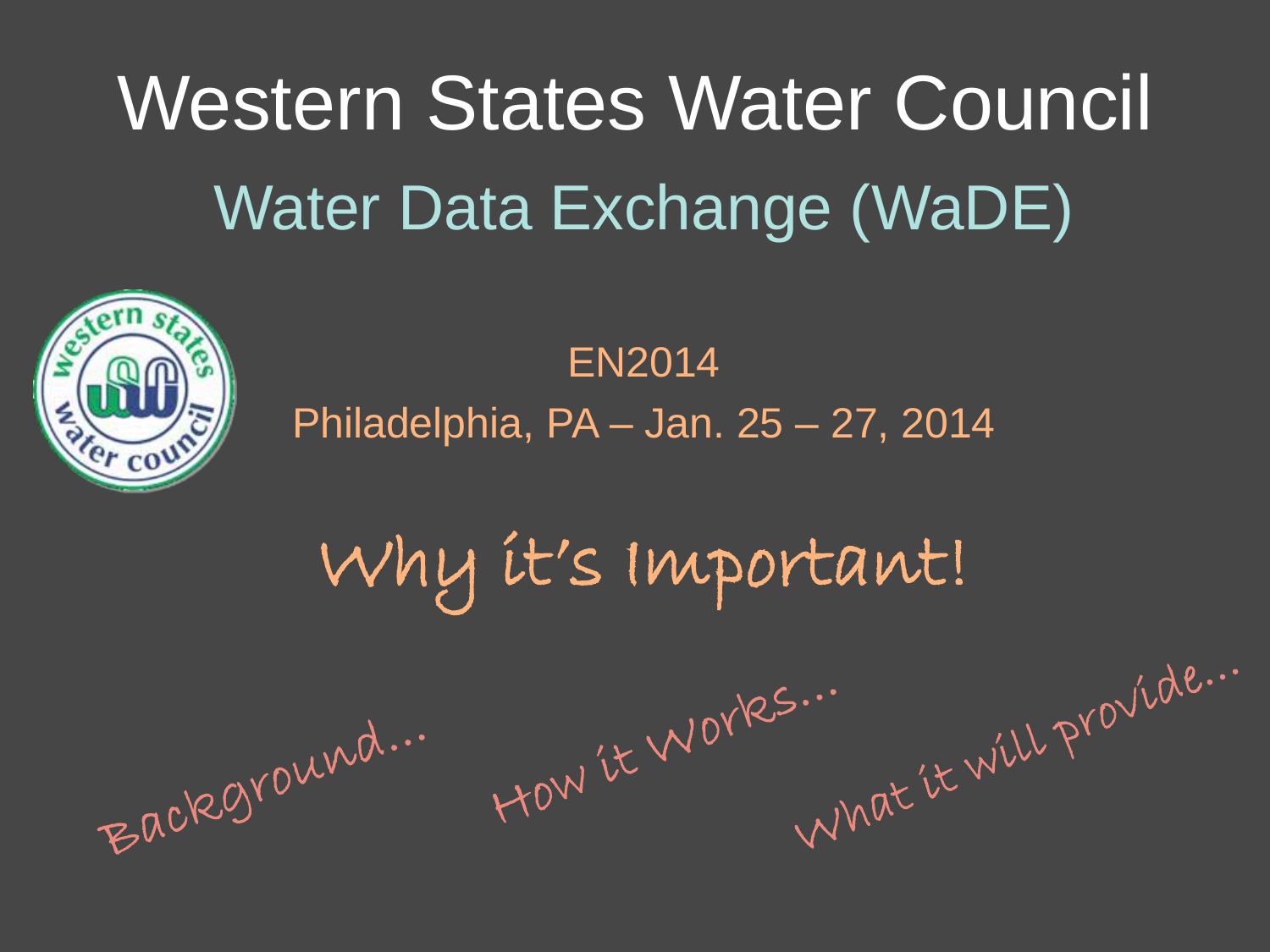

# Western States Water **Council**



- Affiliated with the Western Governors' Association
- Advises Governors on water policy issues
- Provides a collective state voice
- Fosters collaboration between states and with federal agencies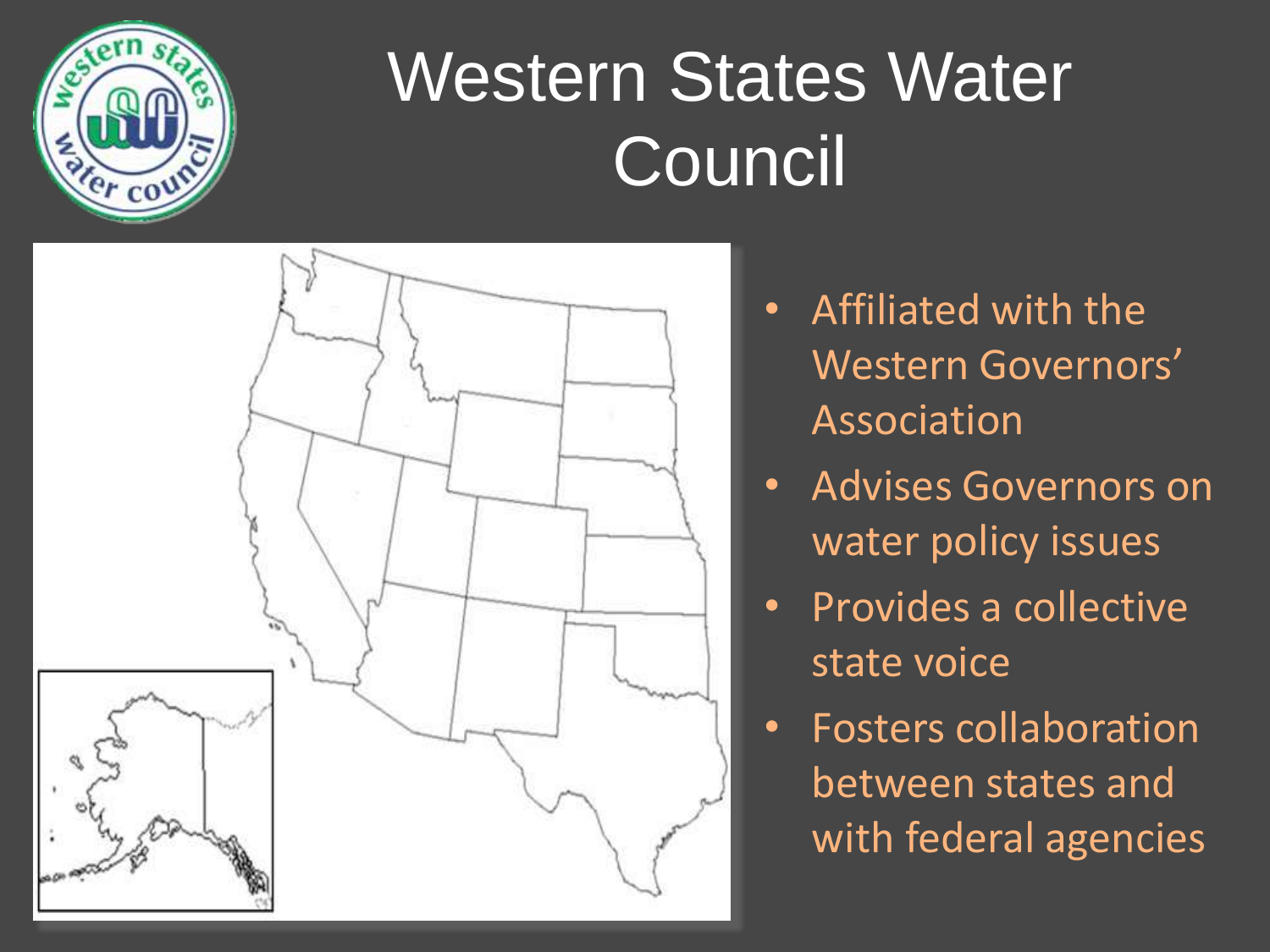

# Data Sharing in the West

#### **Water Needs and Strategies** for a Sustainable Future: **Next Steps**





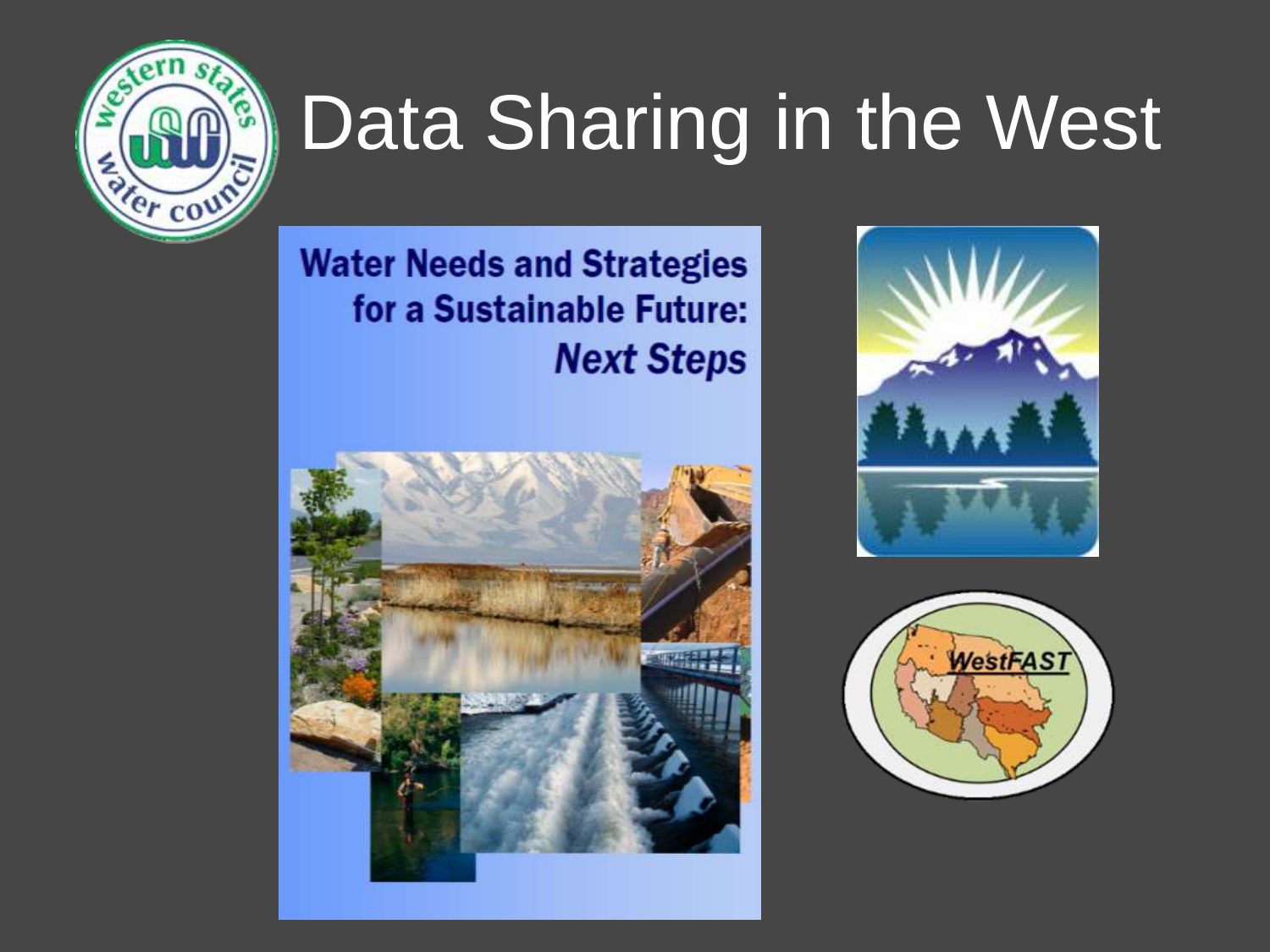# Western State Water Agencies

Western Water<br>Supply's<br>Highly<br>Variable...



Streamgage Data Basin Budgets/Water Supply Estimates Water Availability Estimates Diversions, Uses, and Return Flows Allocations (Water Rights/Permits)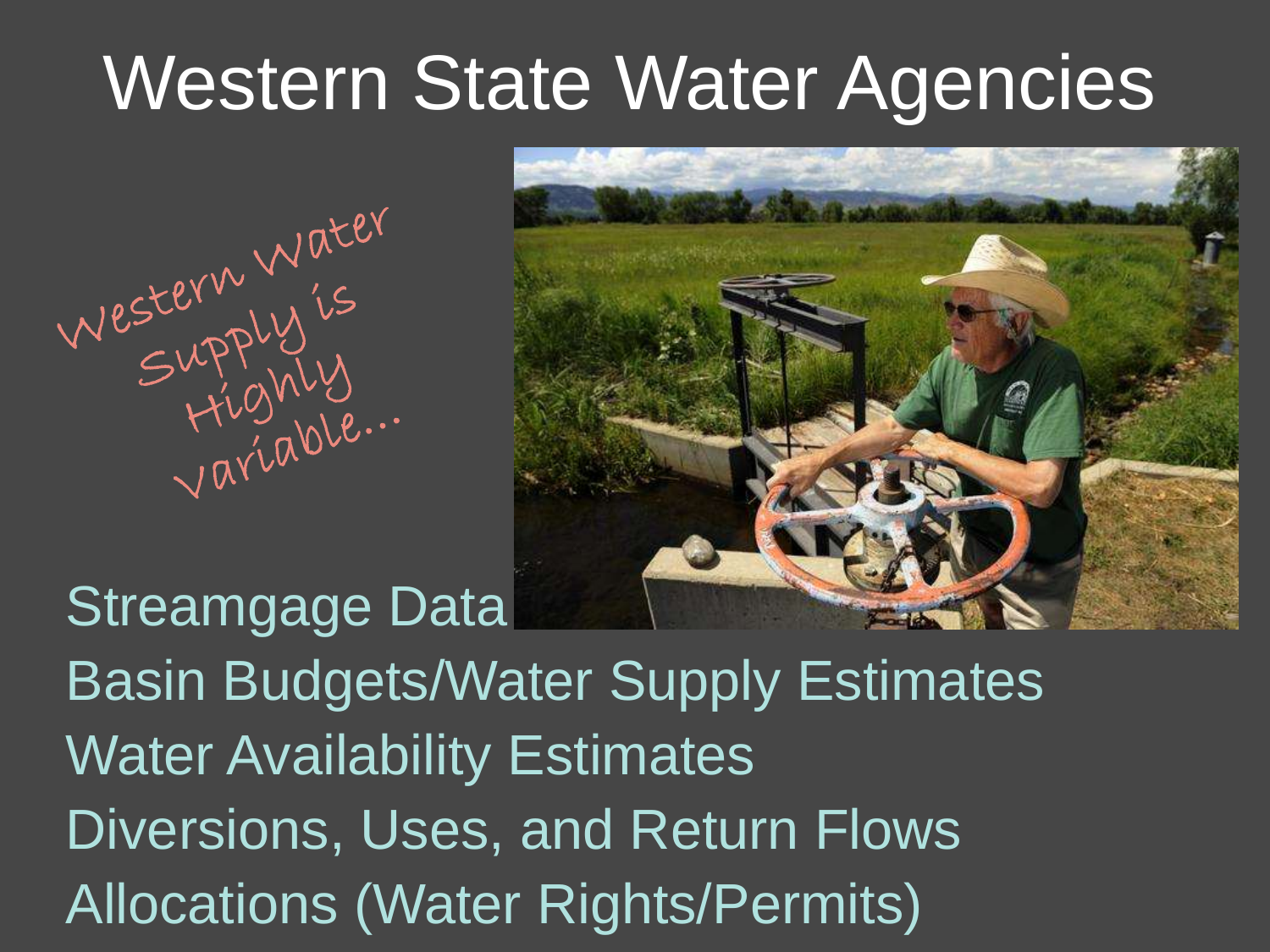# Water Data Exchange (WaDE)

What are the Big Picture Goals?



To improve state water management and planning, as well as policy development

 To better enable the states to share important water data with each other, the public and federal agencies.

To improve the sharing of federal data with the states, to assist their planning efforts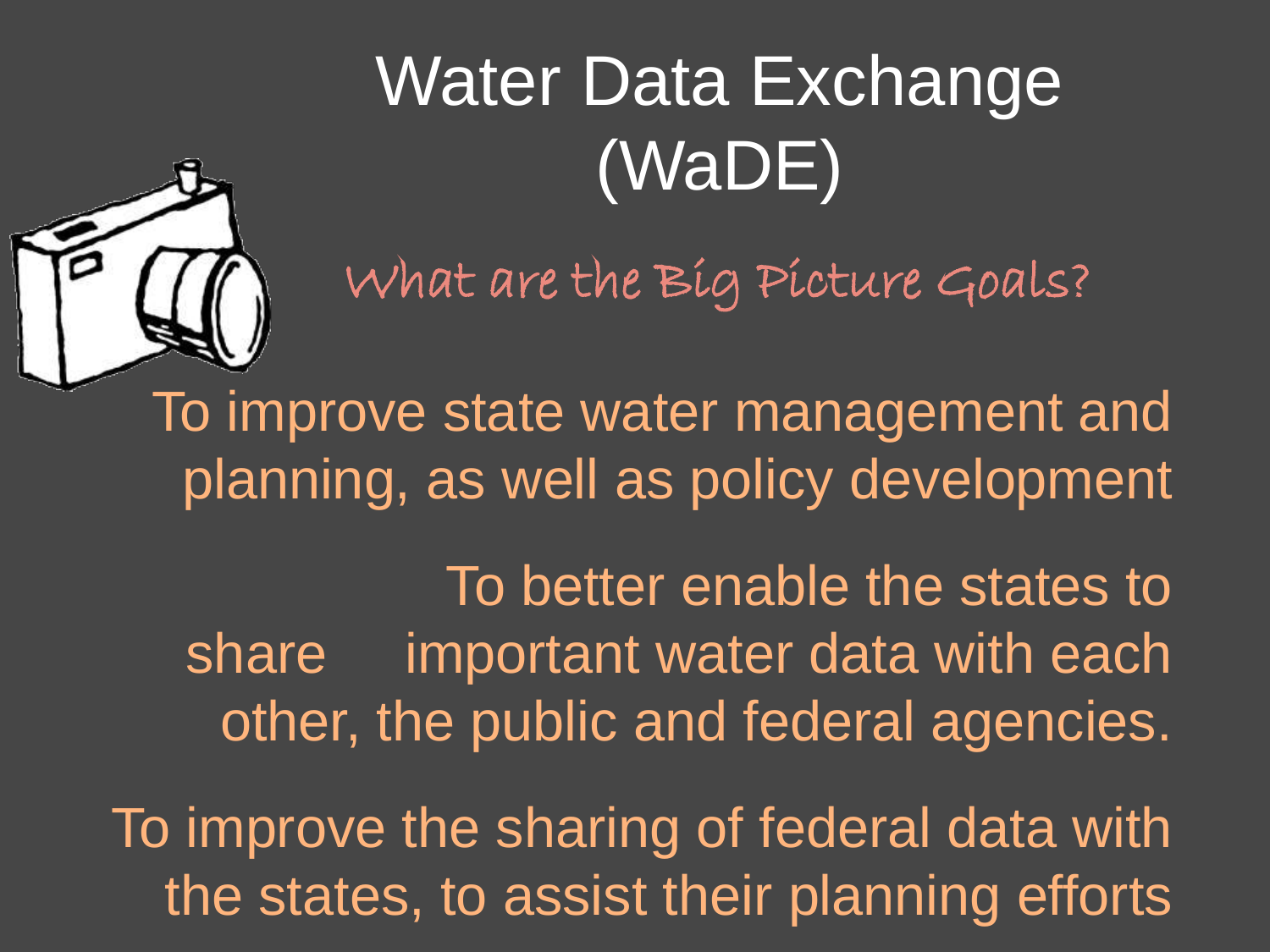## **On a Smaller Scale…**

- 1) Identify the variability between states' data management systems
- 2) Develop a common data schema (common format for planning data)
- 3) Demonstrate how the data exchange will work and its benefits
- 4) Encourage other partners to share data by adopting standardized formats

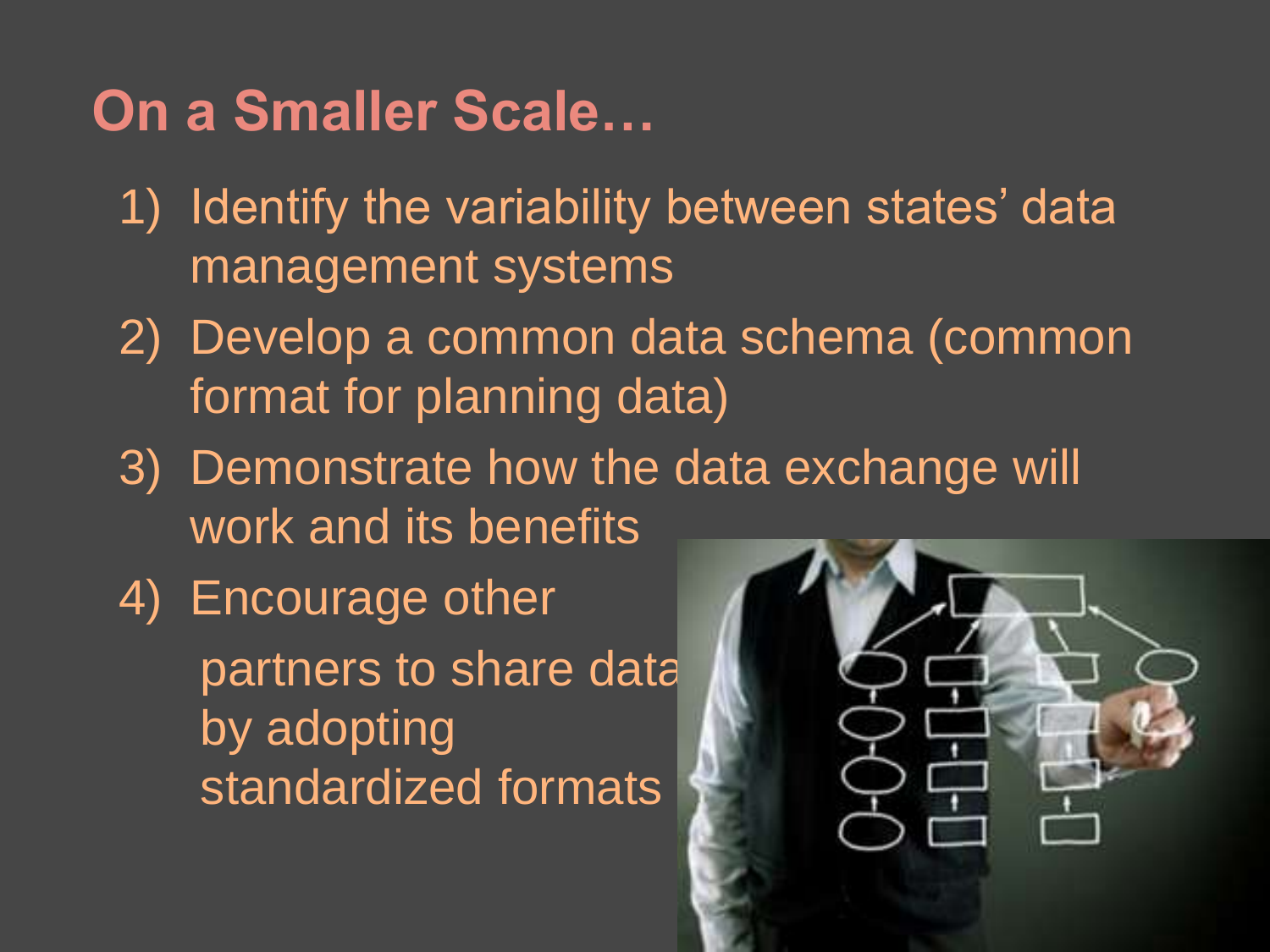## Hydroinformatics and "Big Data"

How does WaDE fit in with CUASHI, NGWMN, NWIS, WaterML, Etc.?

Policy (WGA)



Sensor/Measurement Data "BIG DATA" (Hydroinformatics) Review & Interpretation (State) Data Sharing & Access (WaDE) **Decision Applications** (Sandia)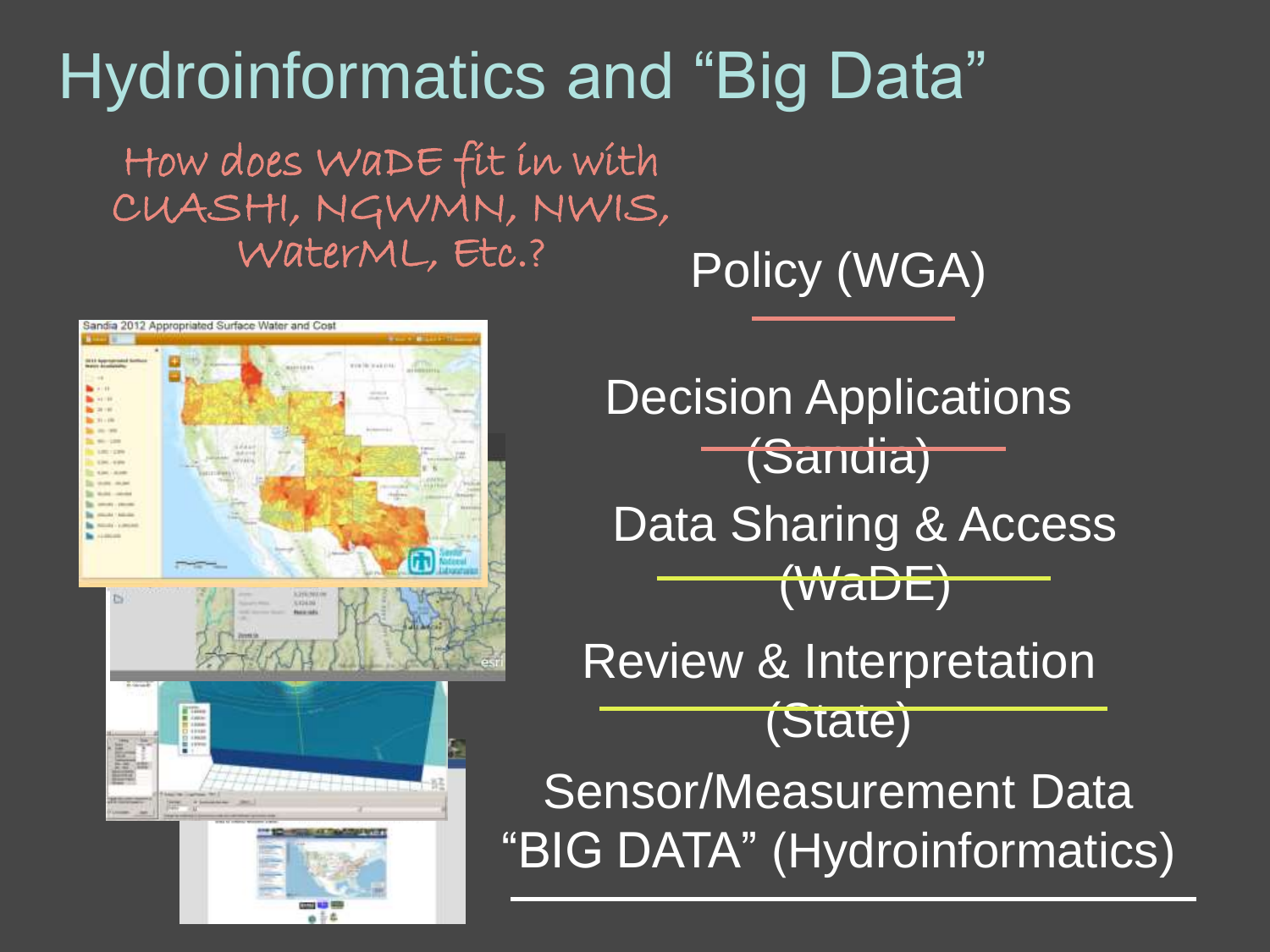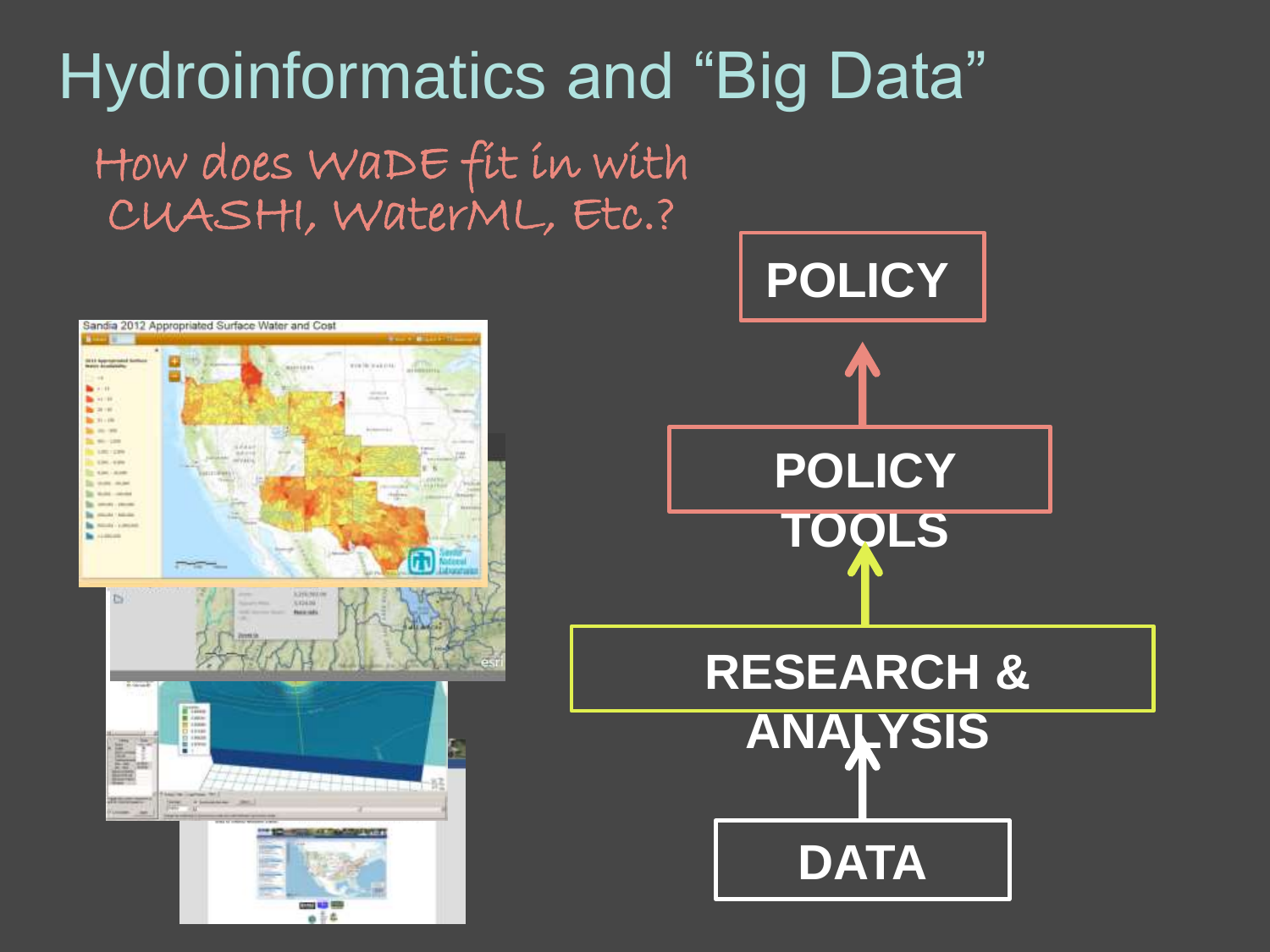### **WHY IS IT SO IMPORTANT?**







States and Federal agencies, utilities, farmers, journalists, urban planners, politicians, academics... anyone who wants to know more about water…





... questions about water availability will only increase!

With population growth, greater competition, energy security, food security, drought, climate change…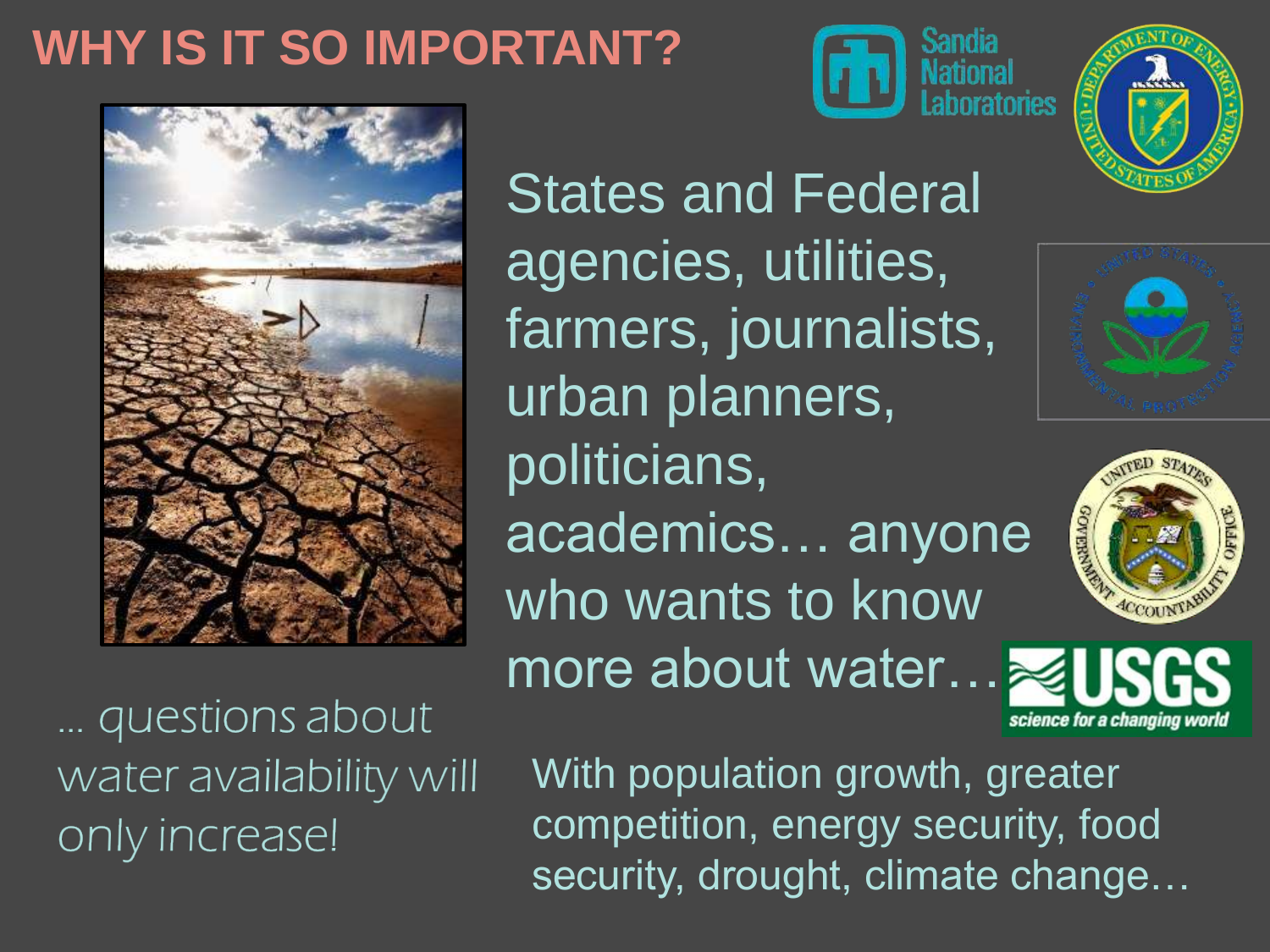

http://www.state.us/webservices/GetSummary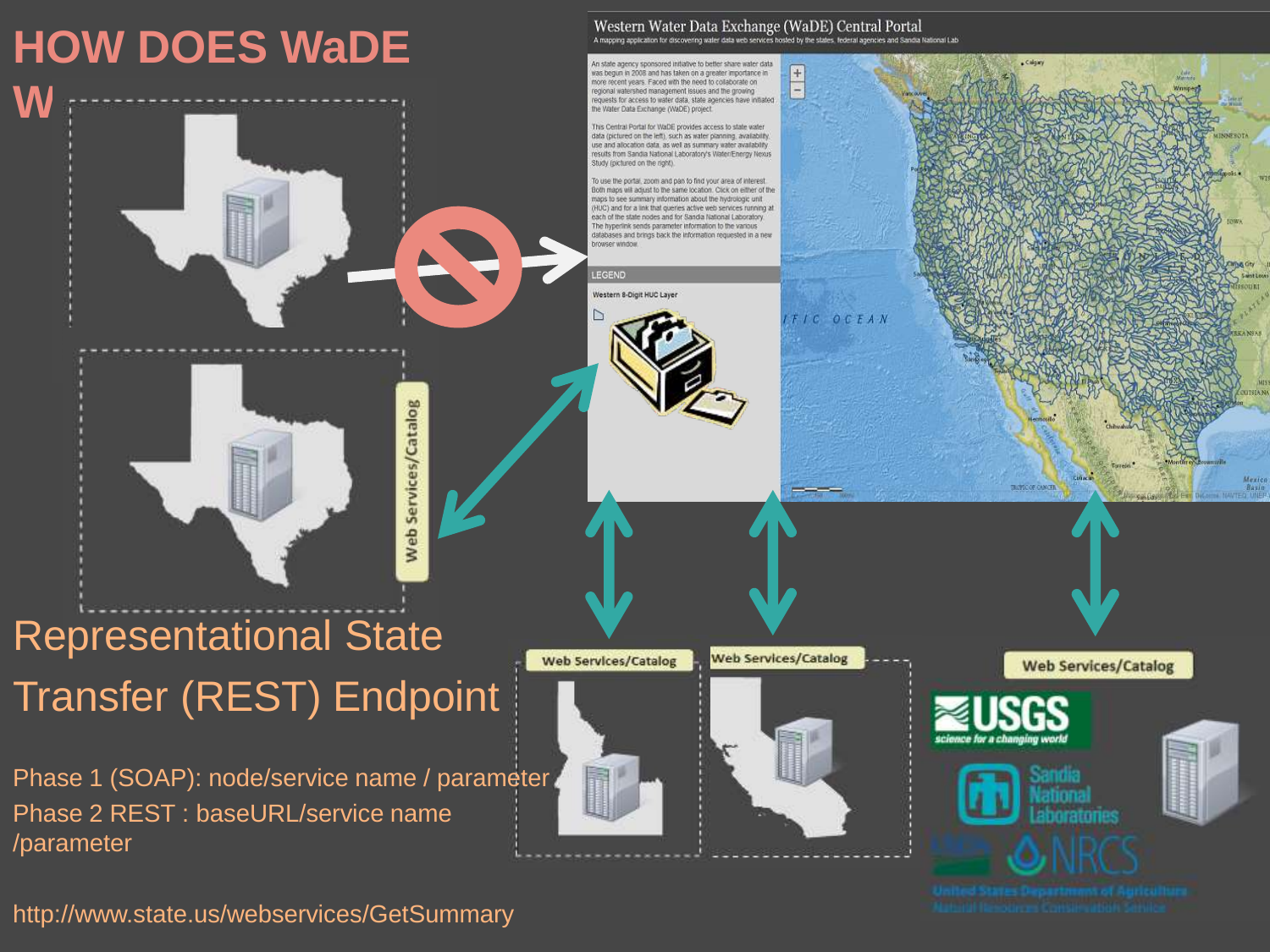# **WHAT WILL WaDE PROVIDE?**



Groundwater

**Brackish** Groundwater Surface Water

Wastewater Reuse

**Agricultural Municipal** 

 $\blacksquare$  Industrial

 $\blacksquare$  Thermoelectric

Water Supply Summary: 24,000 acre-feet

Regulatory Summary:

- Groundwater Management Area
- Minimum Instream Flow requirements (aka eFlows)

Beneficial Water Use Summary: 2,850 acre-feet

Availability

Summary:

Water Use

7,550 acre-feet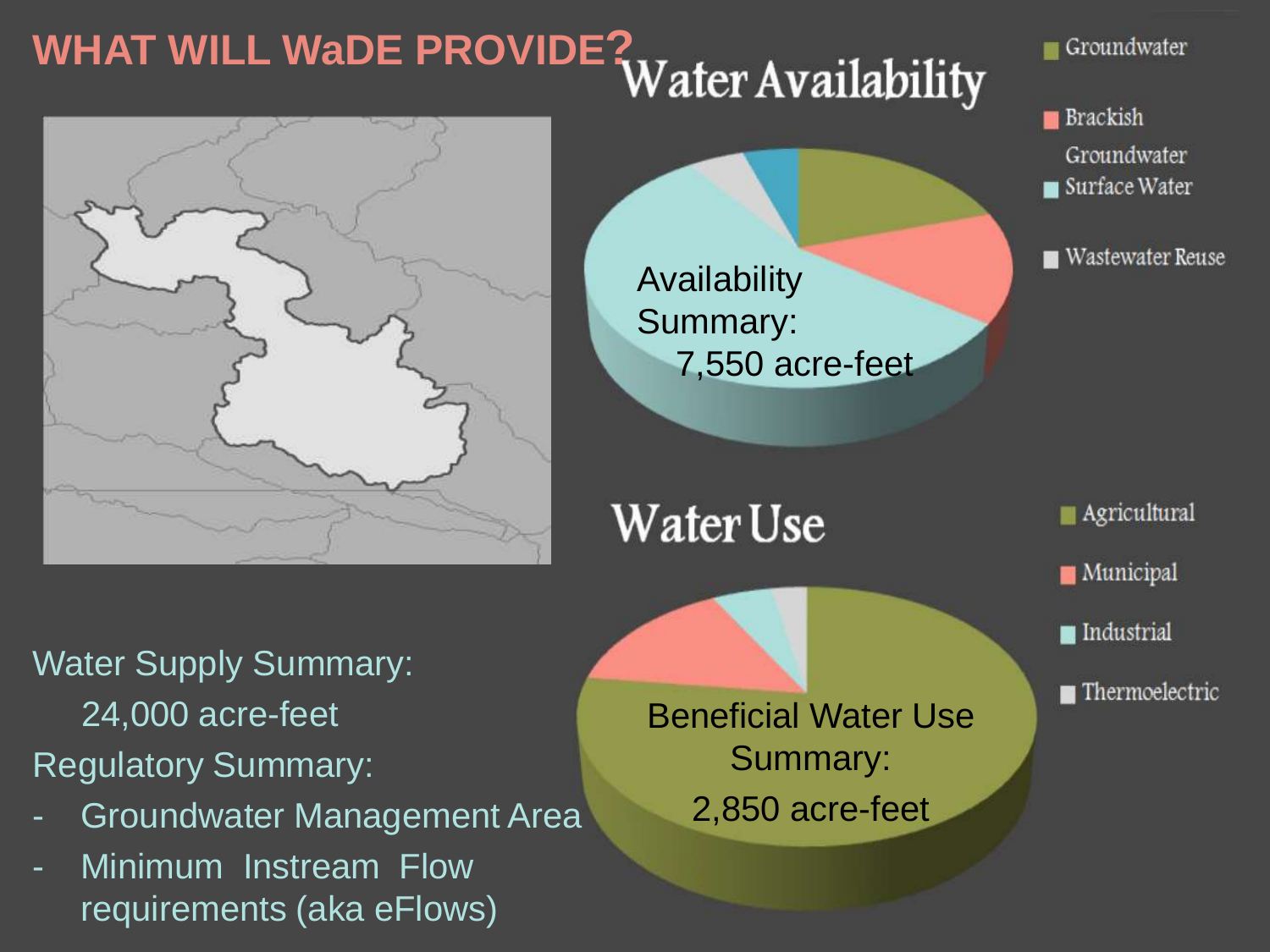

#### REPORT – 2013 – Details

#### Allocation Data

- Water Right Owner
- Status (proposed, finalized)
- **Priority Date**
- Beneficial Use

Diversion Location - Beneficial Uses (e.g. withdrawal/ consumptive)

**Return Flow Location** - Consumptive Use

<?xml version="1.0"?> <catalog> <book id="bk101"> <author>Gambardella, Matthew</author> <title>XML Developer's Guide</title> <genre>Computer</genre> <price>44.95</price> <publish date>2000-10-01</publish date> <description>An in-depth look at creating app with XML</description>  $<$ /book> <book id="bk102"> <author>Ralls, Kim</author> <title>Midnight Rain</title> <genre>Fantasy</genre> <price>5.95</price> <publish date>2000-12-16</publish date> <description>A former architect battles corpor. an evil sorceress, and her own childhood to bec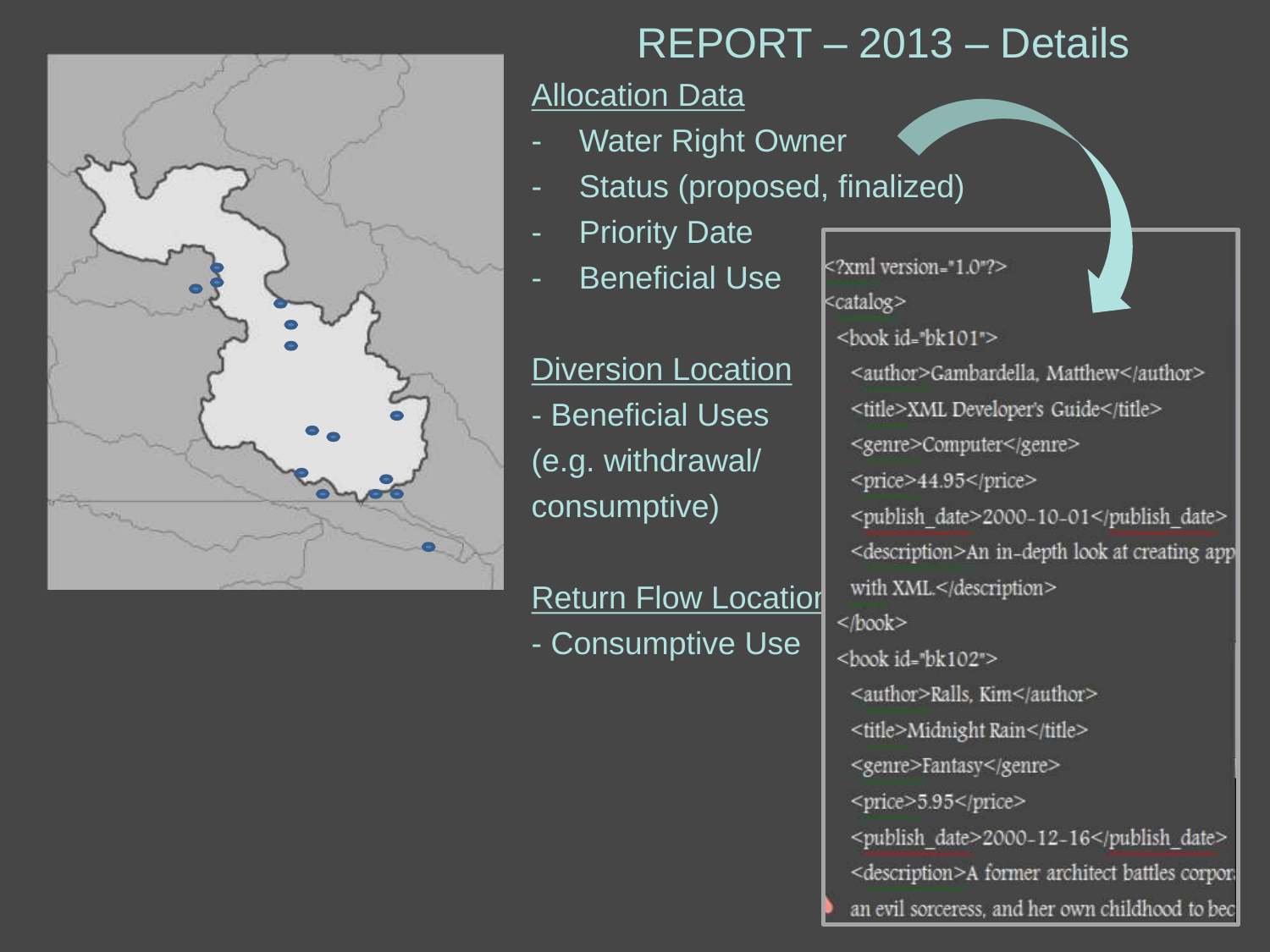#### **HOW DO YOU IMPLEMENT WaDE ?**

#### **WaDE is an open source EN-based COT**

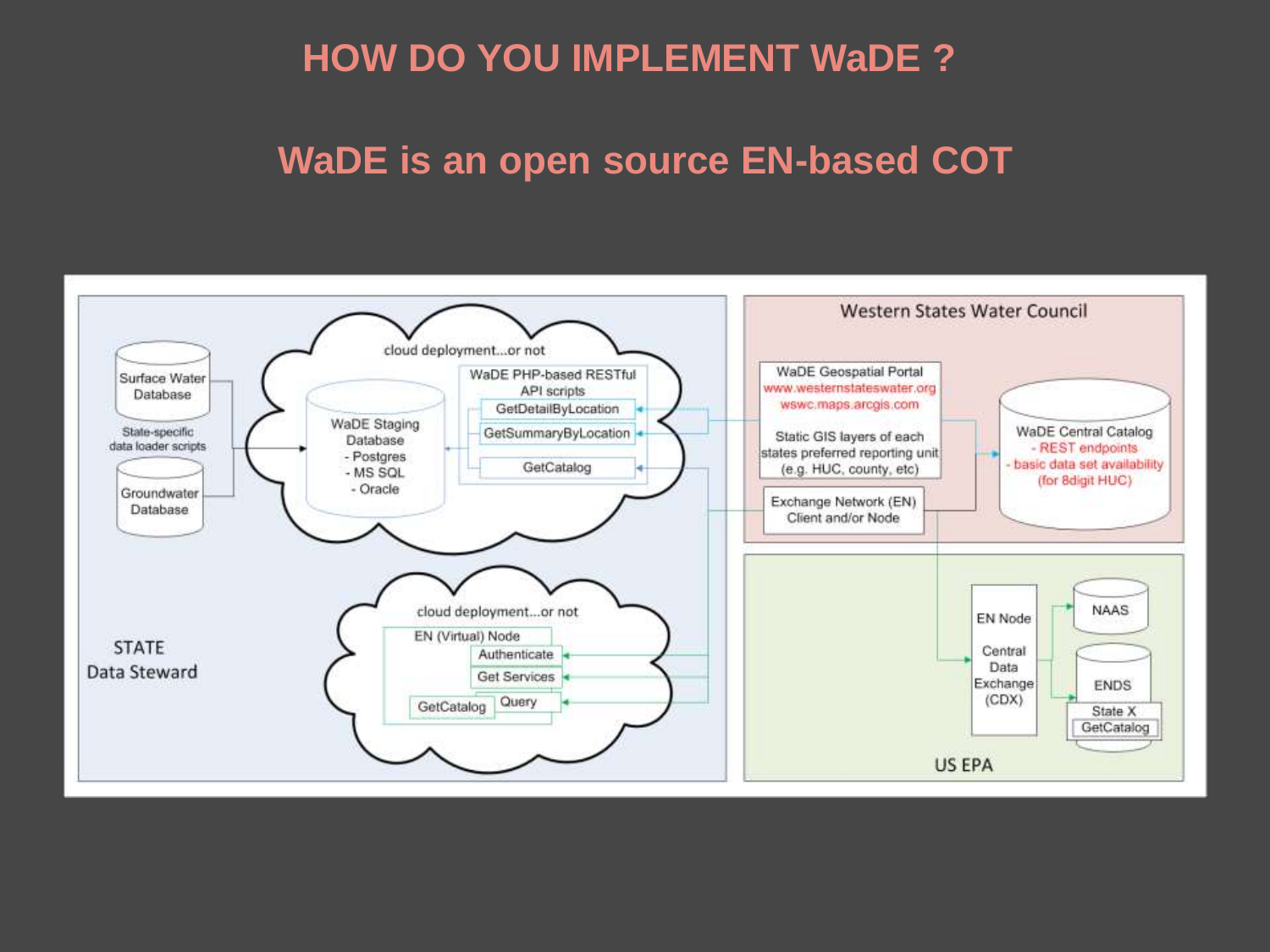#### **FY2013 EN Grant multi-state WaDE deployment**



• Following the NetDMR grant management and governance structure

- Texas CEQ providing EN grant management
- State partners = OK, WA, OR, ID....UT was recent addition
- WSWC will provide project coordination, technical assistance and product enhancements



#### **Steering Committee Charter**

- Pass-through contracts between TCEQ and grant partners
- Open Source license
- WaDE deployment in partner states
	- IT infrastructure
	- Staff resources / IT contractors
	- EN Node deployment ?
	- WaDE COT deployment (PHP and preferred database schema)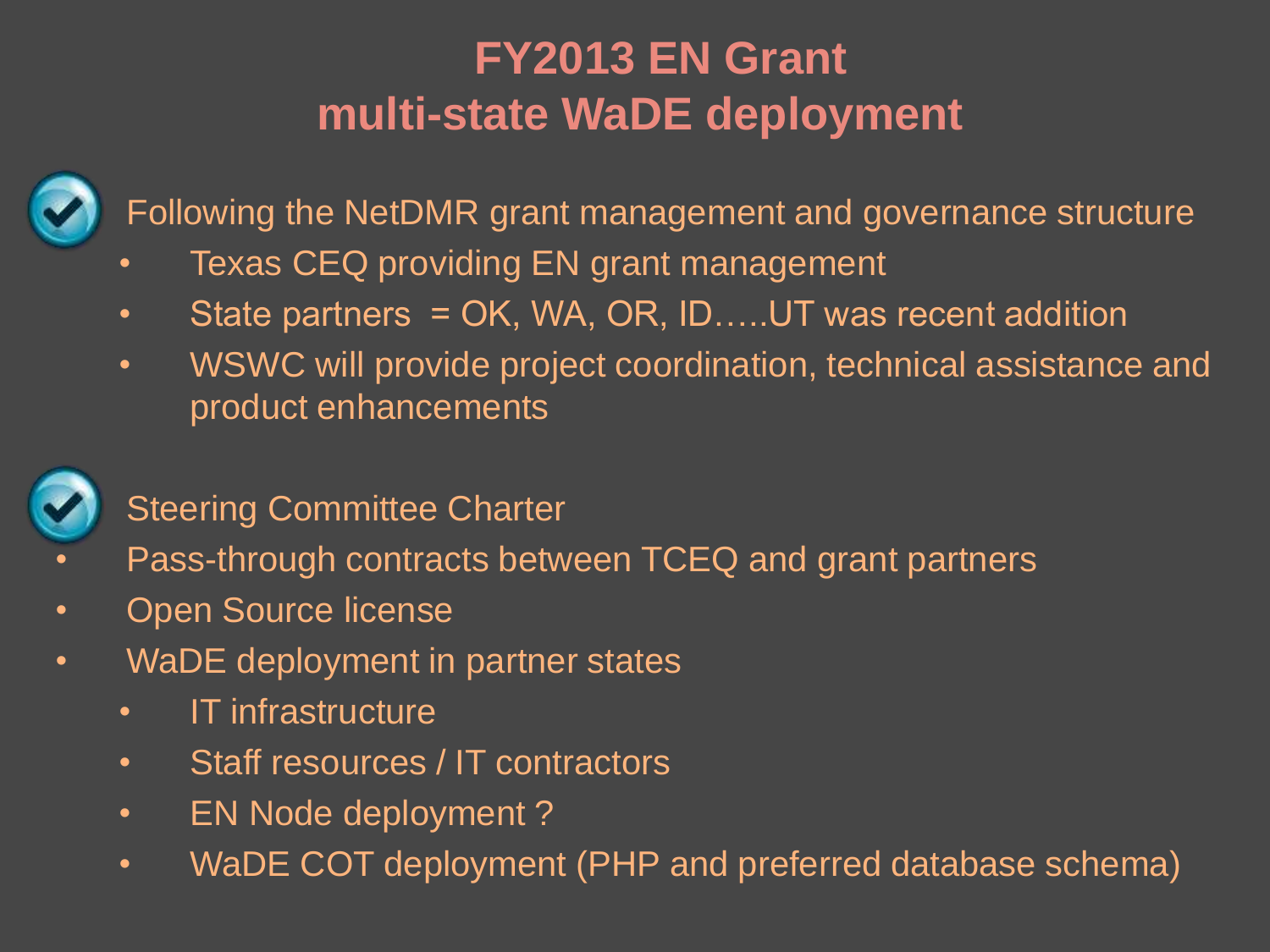## **WaDE Project/Product Plans for 2013**



• Finalization of WaDE v0.2 XML schema



• Finalization of WaDE MS SQL & Postgres v0.2 database schemas (Oracle is pending)



• Finalization of WaDE v0.2 web services code for both SQL and Postgres database access

- Publication of WaDE Project's State Capabilities Assessment Report  $-$  Final Draft  $\sim$  May 2014
- Deploy WaDE in states...UT and WY have already begun deployment
- Volunteer states will deploy without outside funding (NM, NE, WY)